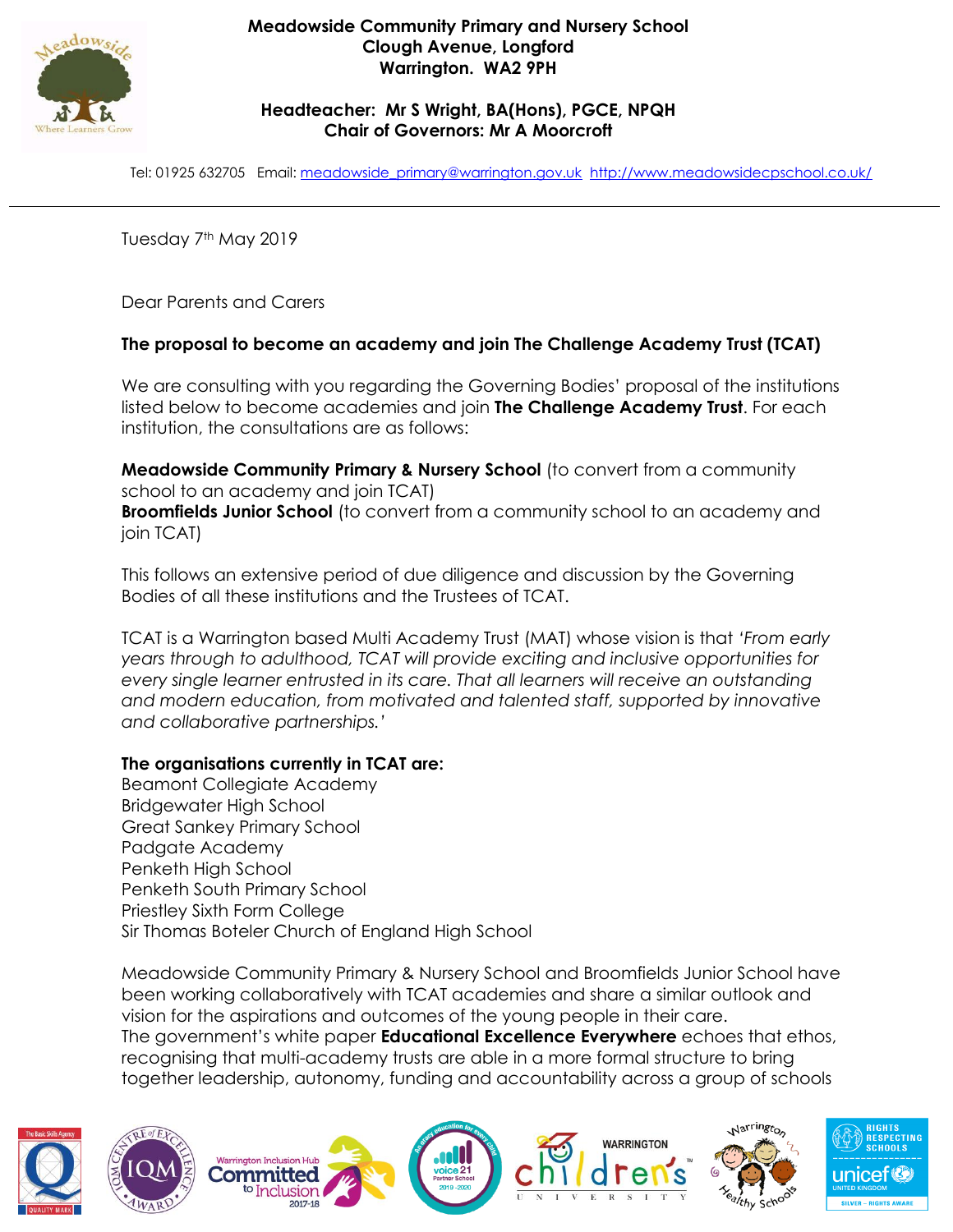

### **Meadowside Community Primary and Nursery School Clough Avenue, Longford Warrington. WA2 9PH**

## **Headteacher: Mr S Wright, BA(Hons), PGCE, NPQH Chair of Governors: Mr A Moorcroft**

Tel: 01925 632705 Email: [meadowside\\_primary@warrington.gov.uk](mailto:meadowside_primary@warrington.gov.uk) <http://www.meadowsidecpschool.co.uk/>

and colleges with a purpose of mutual support.

The school leaders with the support of the governing bodies of the institutions involved in this consultation have a strong belief that their pupils deserve the enhanced educational, employment and capital investment opportunities that joining and helping shape TCAT will bring them both now and long into the future.

We have prepared a joint consultation document that is available on the following website [www.tcat.uk.com](http://www.tcat.uk.com/) which provides more detail about this proposal and the potential benefits we feel this will have for all pupils, students and staff. If you would like us to send you a hard copy, please email us at [info@tcat.uk.com](https://webmail.penketh.warrington.sch.uk/owa/redir.aspx?C=OEqkYEVJeAdZ1aJ66oe_DDG-GJmNgvpxsVcv0kPrYZKXJO1lEjrUCA..&URL=mailto%3ainfo%40tcat.uk.com) or telephone 01925 632705.

The strong partnership we have with our families is valuable to us and we truly value your feedback and views in this consultation.

We would be very grateful if you could take the time to respond to the consultation by completing the on-line survey proforma which you can find on the TCAT website [www.tcat.uk.com.](http://www.tcat.uk.com/) The survey in its simplest form will not take long to complete. We are keen to capture all viewpoints and do also welcome longer and fuller responses.

Alternatively, you can complete the survey proforma in the consultation document and return it to the Clerk to the Governing Body at either Meadowside Community Primary & Nursery School or Broomfields Junior School.

In addition, we will be holding two open events to support the consultation process and you are welcome to attend either. Prior to the event we would appreciate it if you could contact the respective school in advance should you wish to attend in order that we can manage numbers.

| Venue                                                                                         | <b>Date and Time</b>                   | Contact                                                             |
|-----------------------------------------------------------------------------------------------|----------------------------------------|---------------------------------------------------------------------|
| <b>Broomfields Junior</b><br>School<br><b>Bridge Lane</b><br>Appleton<br>Warrington<br>WA43AH | Monday 13 May at<br>6.00 <sub>pm</sub> | Tel: 01925 265297<br>Fmail:<br>Broomfields_Junior@warrington.gov.uk |
| Meadowside CP &<br>Nursery School,<br>Clough Avenue,<br>Longford<br>Warrington<br>WA2 9PH     | Monday 20 May at<br>6.00 <sub>pm</sub> | Tel: 01925 632705<br>Meadowside_Primary@warrington.gov.uk           |